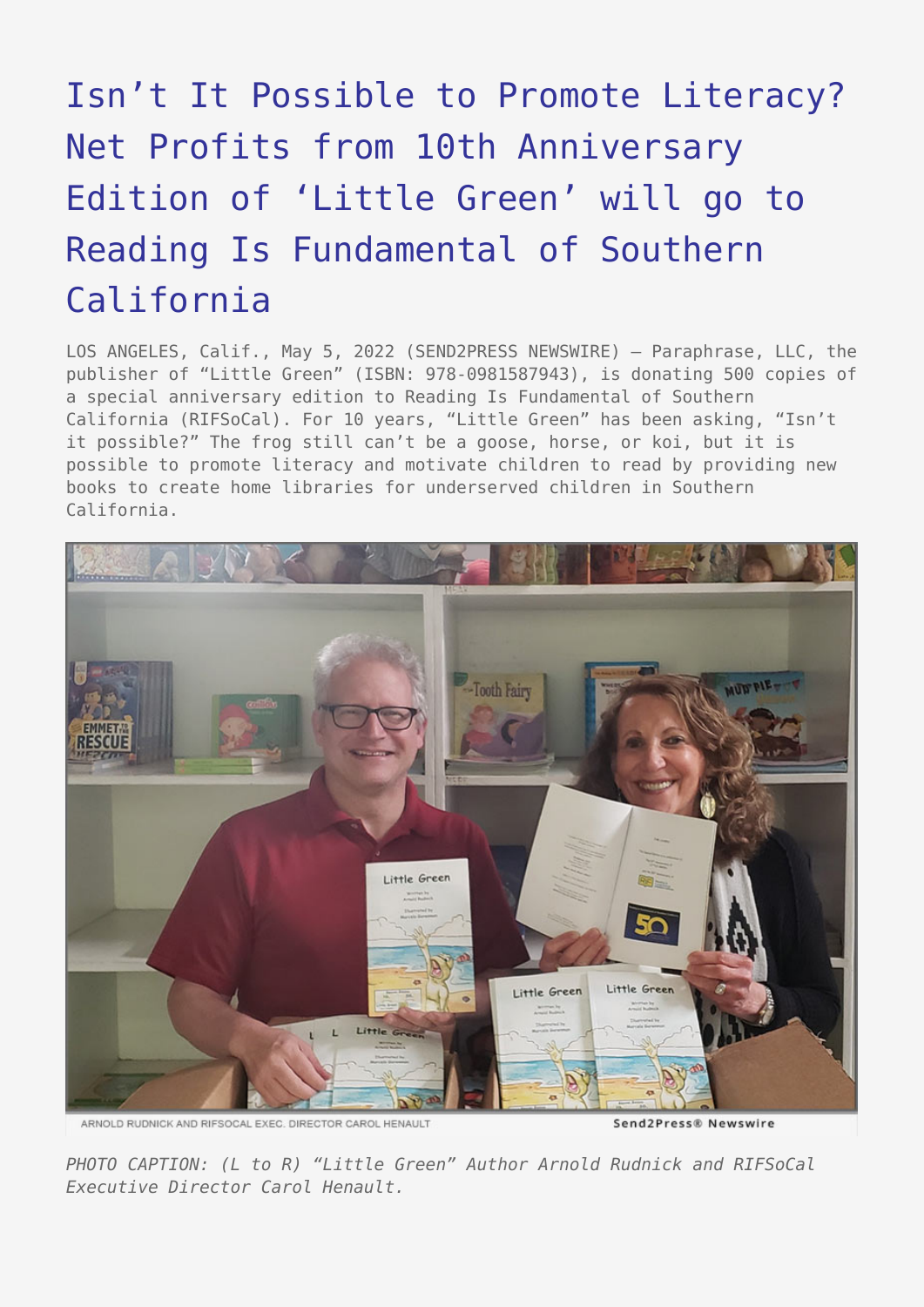That is, in fact, the mission of the 501(c)(3) organization Reading Is Fundamental of Southern California ([www.rifsocal.org\)](https://www.rifsocal.org/). The special edition, celebrating the 50th anniversary of RIFSoCal and the 10th anniversary of "Little Green," is also available on amazon.com through the end of 2022. Paraphrase has pledged all proceeds from the anniversary edition to RIFSoCal.

"Little Green" is a picture-book for 0-7 year olds, written by Arnold Rudnick, with illustrations by Marcelo Gorenman, featuring a little green frog on a quest to be special. He hops around from animal to animal asking "Isn't it possible?" he can be one of them and do the special things they do. While the reader learns animal groups, skills, traits and sounds, Little Green learns almost anything is possible, but he must start by being himself.

"I hope that someday 'Little Green' and 'Isn't it possible?' will be as familiar to children, and empowering, as 'I Think I Can!' from 'The Little Engine That Could,'" Rudnick says. "Reading makes ALMOST anything possible. I am really excited to partner with Reading Is Fundamental of Southern California on this mission of literacy."



Send2Press® Newswire

"We are delighted to thank Arnold Rudnick for his most generous donation of 'Little Green,'" says Carol Henault, Executive Director of RIFSoCal. "I can't wait to share this inspirational story with the children in our Motivational Reading Program. Inspiring children's passion for reading is the greatest